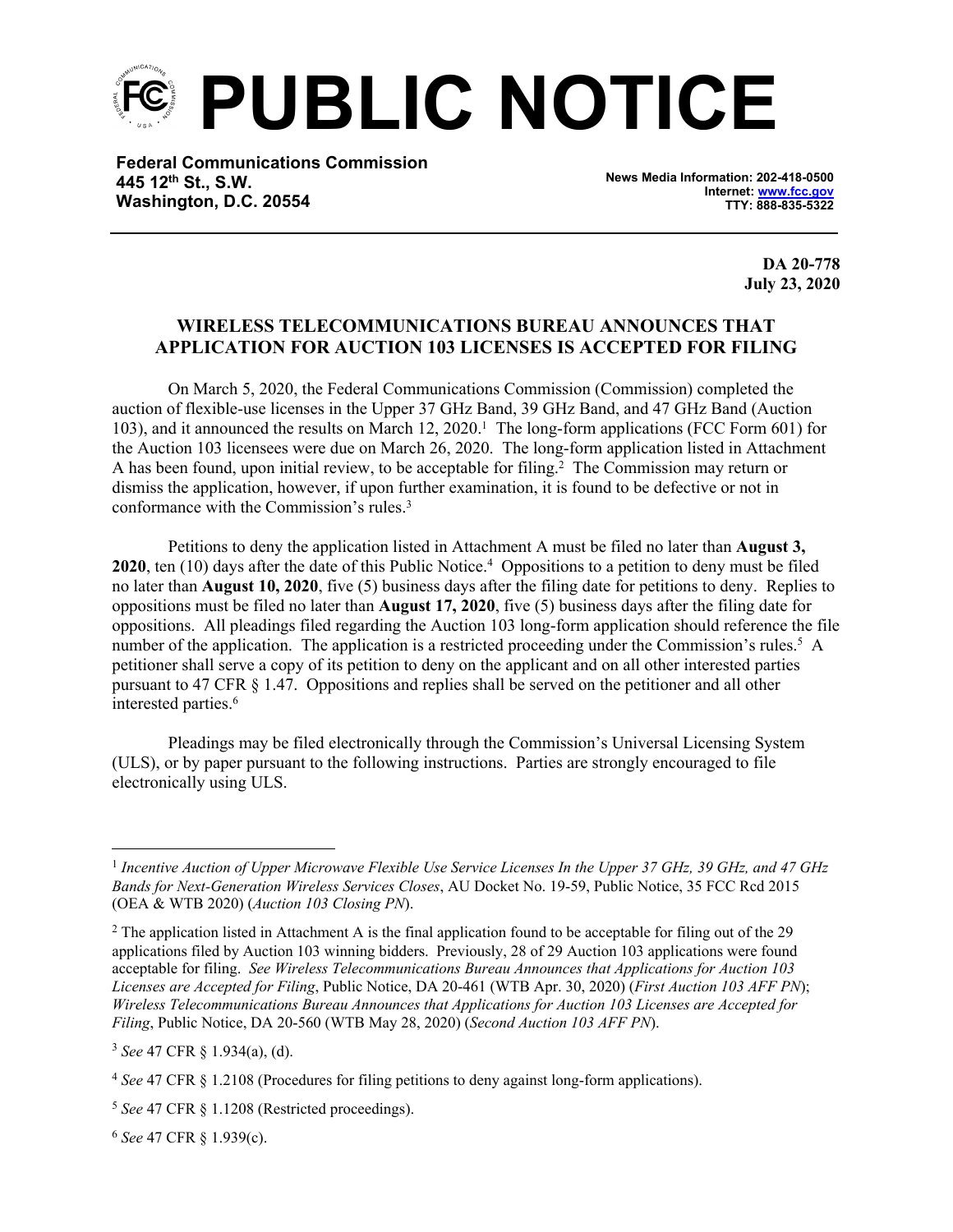- Electronic Filers: Pleadings may be filed electronically using the Internet by accessing ULS: <https://www.fcc.gov/wireless/systems-utilities/universal-licensing-system>. Each screen indicates the information to be provided or the action(s) to be performed to complete that screen. From the ULS website, click on "SUBMIT A PLEADING" to begin the process of filing a pleading. The link takes the user to the *Pleadings Information* screen. Upon completing the *Pleadings Information* screen, click "CONTINUE" to go to the *File Numbers/Call Signs* screen. Upon providing the information required on that screen, complete steps three and four at the *Attach File* and *Confirmation* screens, respectively. For more information, detailed instructions can be found in the *Public Notice* announcing the implementation of electronic filing for pleadings.<sup>7</sup>
- **Paper Filers:** Parties who choose to file by paper must file an original and one copy of each filing. Filings can be sent by commercial overnight courier, or by first-class or overnight U.S. Postal Service mail. All filings must be addressed to the Commission's Secretary, Office of the Secretary, Federal Communications Commission.
	- As of March 19, 2020, the FCC is no longer accepting hand-delivered or messengerdelivered paper filings at FCC Headquarters due to the COVID-19 pandemic.<sup>8</sup> Furthermore, after COVID-19 restrictions are lifted the new filing location for paper documents will be 9050 Junction Drive, Annapolis Junction, MD 20701.<sup>9</sup>
	- Commercial overnight mail (other than U.S. Postal Service Express Mail and Priority Mail) must be sent to 9050 Junction Drive, Annapolis Junction, MD 20701.
	- U.S. Postal Service first-class, Express, and Priority mail must be addressed to  $445 \frac{12 \text{ th}}{12 \text{ th}}$ Street, SW, Washington DC 20554.

We request that one copy of each pleading be delivered electronically, by email to: Madelaine Maior, [Madelaine.Maior@fcc.gov](mailto:Madelaine.Maior@fcc.gov).

The application listed in Attachment A is available to the public for electronic viewing through ULS. Any amendments to a FCC Form 601 application also must be filed electronically through ULS. For technical assistance in using ULS for viewing the application or filing an amendment to an application, contact the ULS Licensing Support Hotline at (877) 480-3201. The ULS Licensing Support Hotline is available Monday through Friday, from 8:00 A.M. to 6:00 P.M. Eastern Time. All calls to the ULS Licensing Support Hotline are recorded. Questions regarding procedural issues should be directed to Madelaine Maior, (202) 418-1466 or [Madelaine.Maior@fcc.gov](mailto:Madelaine.Maior@fcc.gov). Copies of materials can be obtained from the FCC's Reference Information Center at (202) 418-0270. Press contact: Cecilia Sulhoff at (202) 418-0587 or [Cecilia.Sulhoff@fcc.gov.](mailto:Cecilia.Sulhoff@fcc.gov)

People with Disabilities: To request materials in accessible formats for people with disabilities (braille, large print, electronic files, audio format), send an e-mail to  $fcc504@$ fcc.gov or call the Consumer & Governmental Affairs Bureau at 202-418-0530 (voice), 202-418-0432 (tty).

Attachment A – Upper 37, 39, and 47 GHz UMFUS License Application Accepted for Filing – Sorted by Licensee

Attachment B – Upper 37, 39, and 47 GHz UMFUS License Application Accepted for Filing – Sorted by

<sup>7</sup> *Wireless Telecommunications Bureau Enhances the Commission's Universal Licensing System to Implement Electronic Filing for Pleadings*, Public Notice, 21 FCC Rcd 424 (WTB 2006).

<sup>8</sup> *FCC Announces Closure of FCC Headquarters Open Window and Change in Hand-Delivery Filing*, Public Notice, DA 20-304 (OMD Mar. 19, 2020).

<sup>9</sup> *FCC Announces Closing of Filing Window at FCC Headquarters and Permanent Change in the Location and Hours for Receiving Hand-Carried Filings*, Public Notice (OMD July 7, 2020).